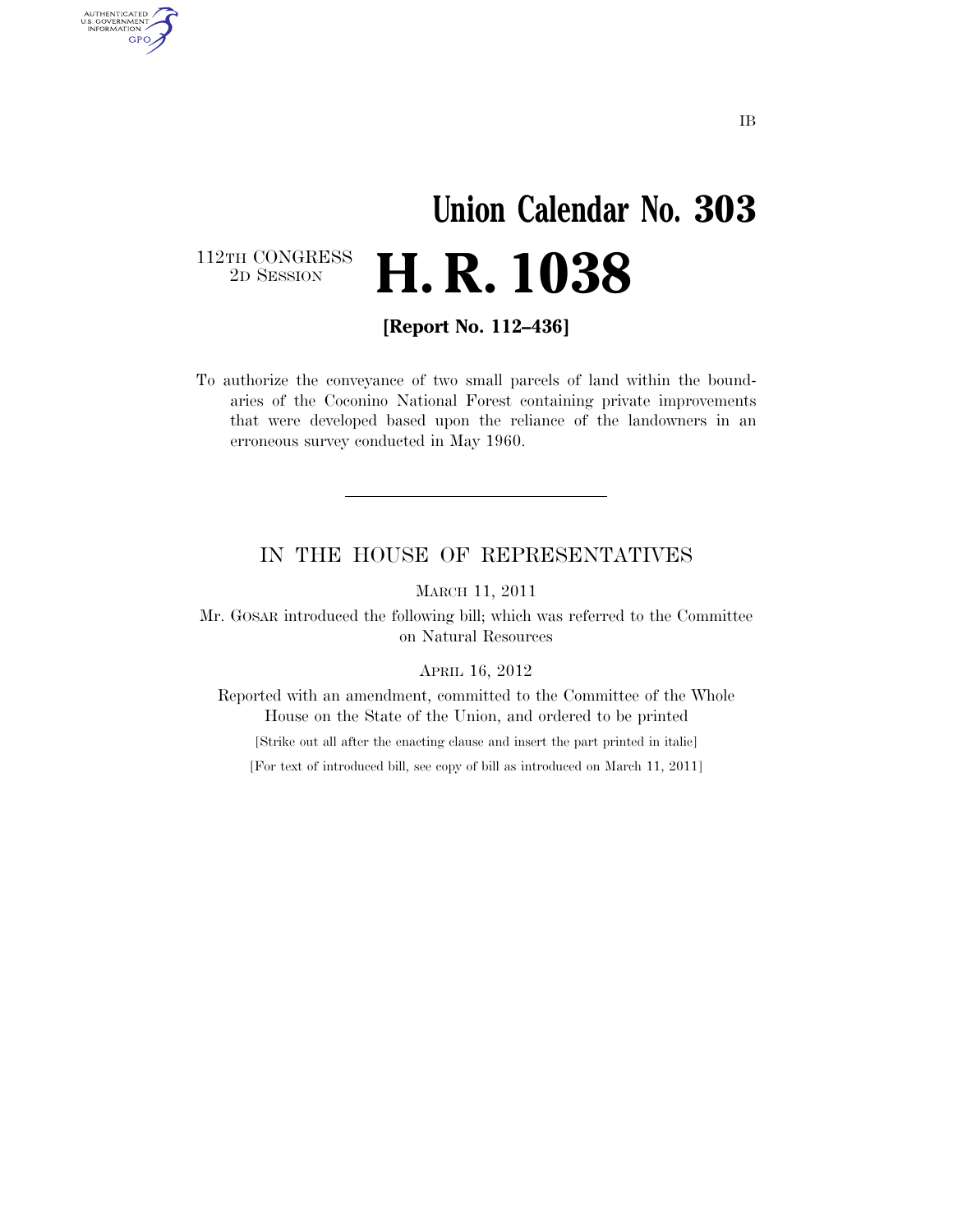### **A BILL**

2

To authorize the conveyance of two small parcels of land within the boundaries of the Coconino National Forest containing private improvements that were developed based upon the reliance of the landowners in an erroneous survey conducted in May 1960.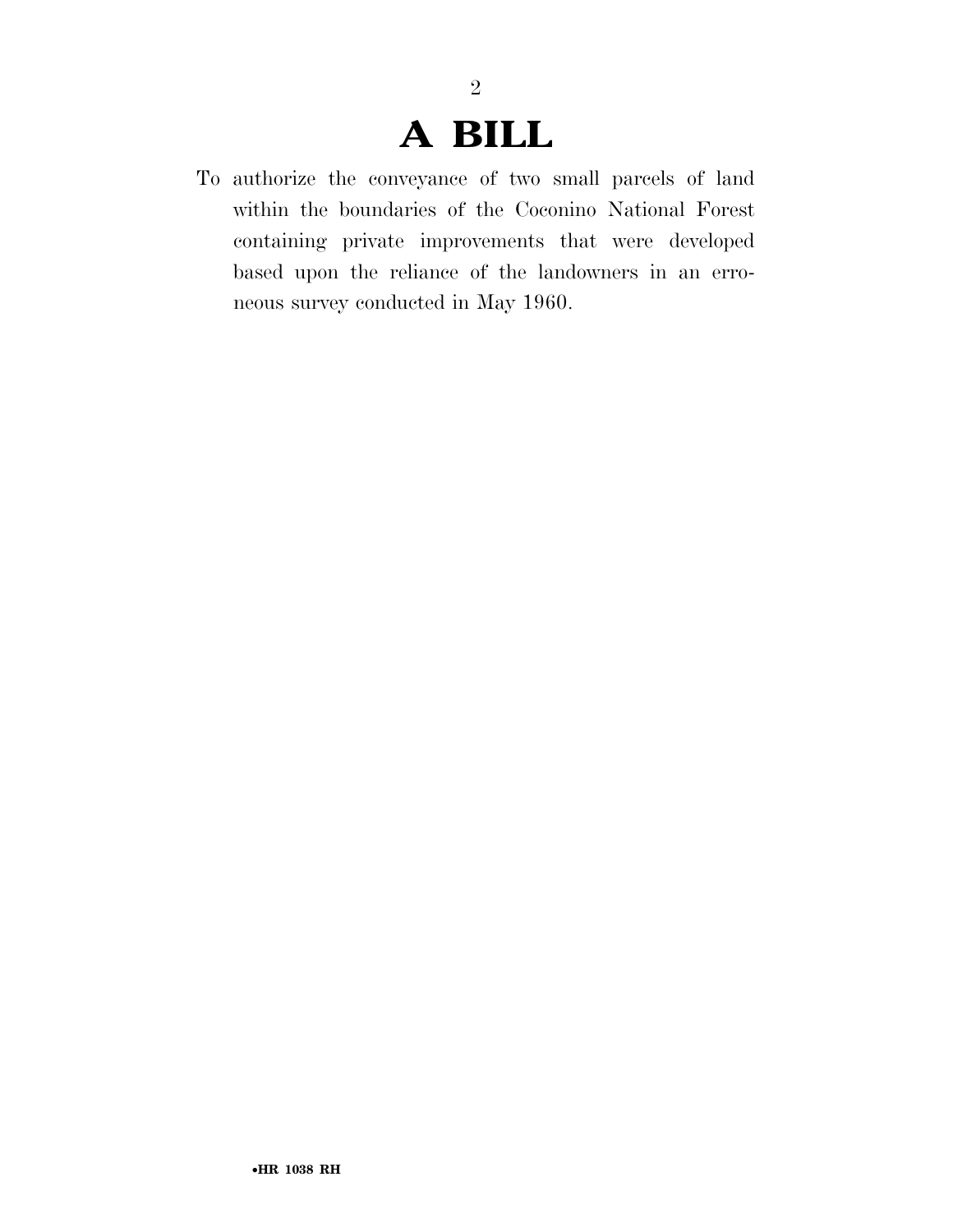*Be it enacted by the Senate and House of Representa- tives of the United States of America in Congress assembled, SECTION 1. CONVEYANCE OF LAND TO CORRECT ERRO- NEOUS SURVEY, COCONINO NATIONAL FOR-EST, ARIZONA.* 

 *(a) CONVEYANCE AUTHORIZED.—The Secretary of Ag- riculture may convey by quitclaim deed all right, title, and interest of the United States in and to the two parcels of land described in subsection (b) to a person or legal entity that represents (by power of attorney) the majority of land- owners with private property adjacent to the two parcels. These parcels are within the boundaries of the Coconino Na- tional Forest and contain private improvements that were developed based upon the reliance of the landowners in an erroneous survey conducted in May 1960.* 

 *(b) DESCRIPTION OF LAND.—The two parcels of land authorized for conveyance under subsection (a) consist of approximately 2.67 acres described in the Bureau of Land Management's Survey Plat titled Subdivision and Metes and Bounds Surveys in secs. 28 and 29, T. 20 N., R. 7 E., Gila and Salt River Meridian approved February 2, 2010, as follows:* 

 *(1) Lot 2, sec. 28, T. 20 N., R. 7 E., Gila and Salt River Meridian, Coconino County, Arizona.*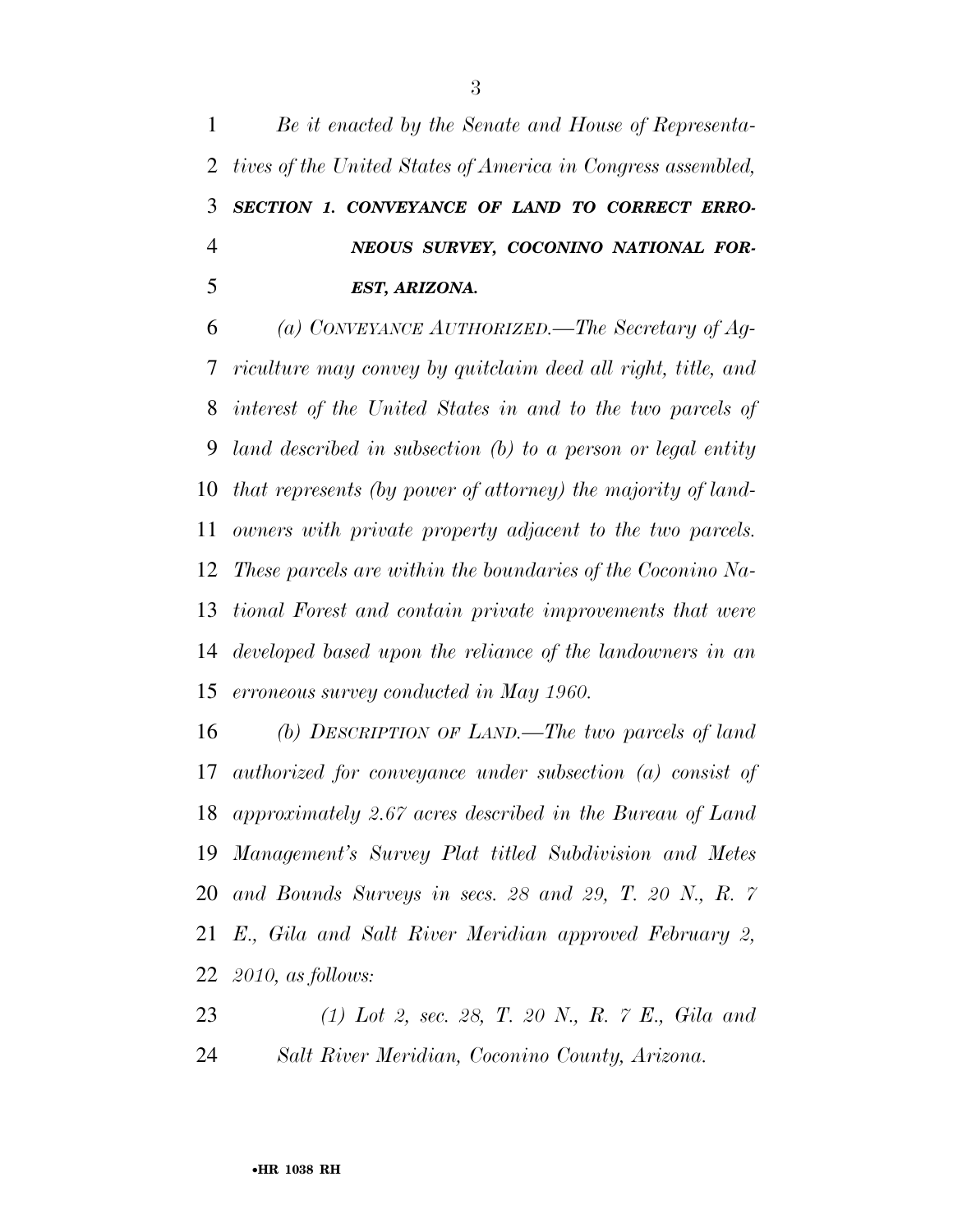| $\mathbf{1}$   | (2) Lot 1, sec. 29, T. 20 N., R. $\gamma$ E., Gila and     |
|----------------|------------------------------------------------------------|
| $\overline{2}$ | Salt River Meridian, Coconino County, Arizona.             |
| 3              | $(c)$ CONSIDERATION.—                                      |
| 4              | $(1)$ AMOUNT OF CONSIDERATION.—As consider-                |
| 5              | ation for the conveyance of the two parcels under sub-     |
| 6              | section $(a)$ , the person or legal entity that represents |
| 7              | (by power of attorney) the majority of landowners          |
| 8              | with private property adjacent to the parcels shall        |
| 9              | pay to the Secretary consideration in the amount of        |
| 10             | \$20,000.                                                  |
| 11             | (2) DEPOSIT.—The Secretary shall deposit the               |
| 12             | consideration received under this subsection in a spe-     |
| 13             | cial account in the fund established under Public Law      |
| 14             | $90-171$ (commonly known as the Sisk Act; 16 U.S.C.        |
| 15             | $484a$ ).                                                  |

 *(3) USE.—The deposited funds shall be available to the Secretary, without further appropriation and until expended, for acquisition of land in the Na-tional Forest System.* 

 *(d) REVOCATION OF ORDERS.—Any public orders withdrawing any of the Federal land from appropriation or disposal under the public land laws are revoked to the extent necessary to permit conveyance of the Federal land under subsection (a).*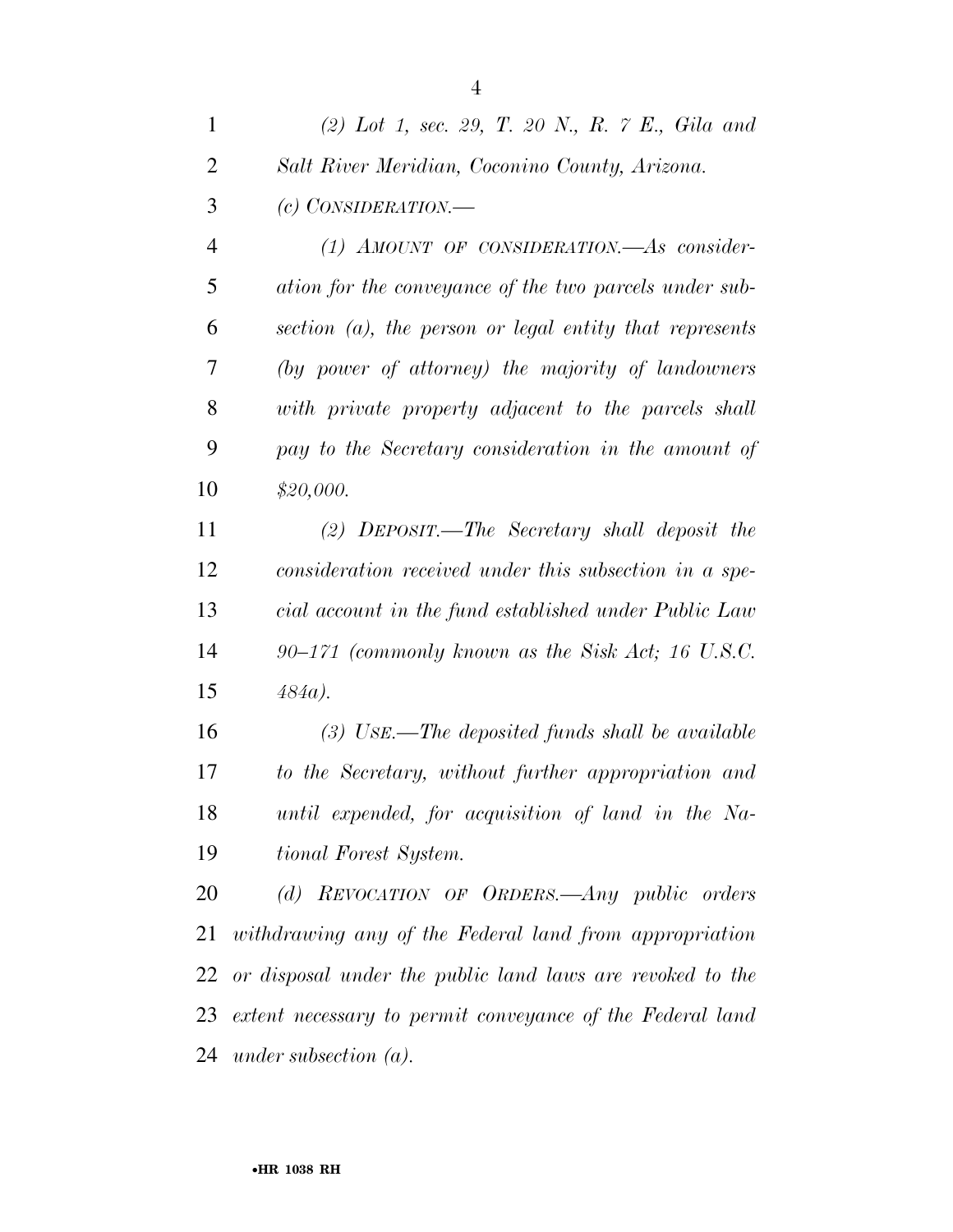*(e) WITHDRAWAL OF FEDERAL LAND.—Subject to valid existing rights, the Federal land authorized for con- veyance under subsection (a) is withdrawn from all forms of entry and appropriation under the public land laws, lo- cation, entry, and patent under the mining laws, and oper- ation of the mineral leasing and geothermal leasing laws until the date which the conveyance is completed.* 

 *(f) OTHER TERMS AND CONDITIONS.—The conveyance authorized by subsection (a) shall be subject only to those surveys and clearances as needed to protect the interests of the United States.* 

 *(g) DURATION OF AUTHORITY.—The authority pro- vided under this section shall terminate three years after the date of the enactment of this Act.*